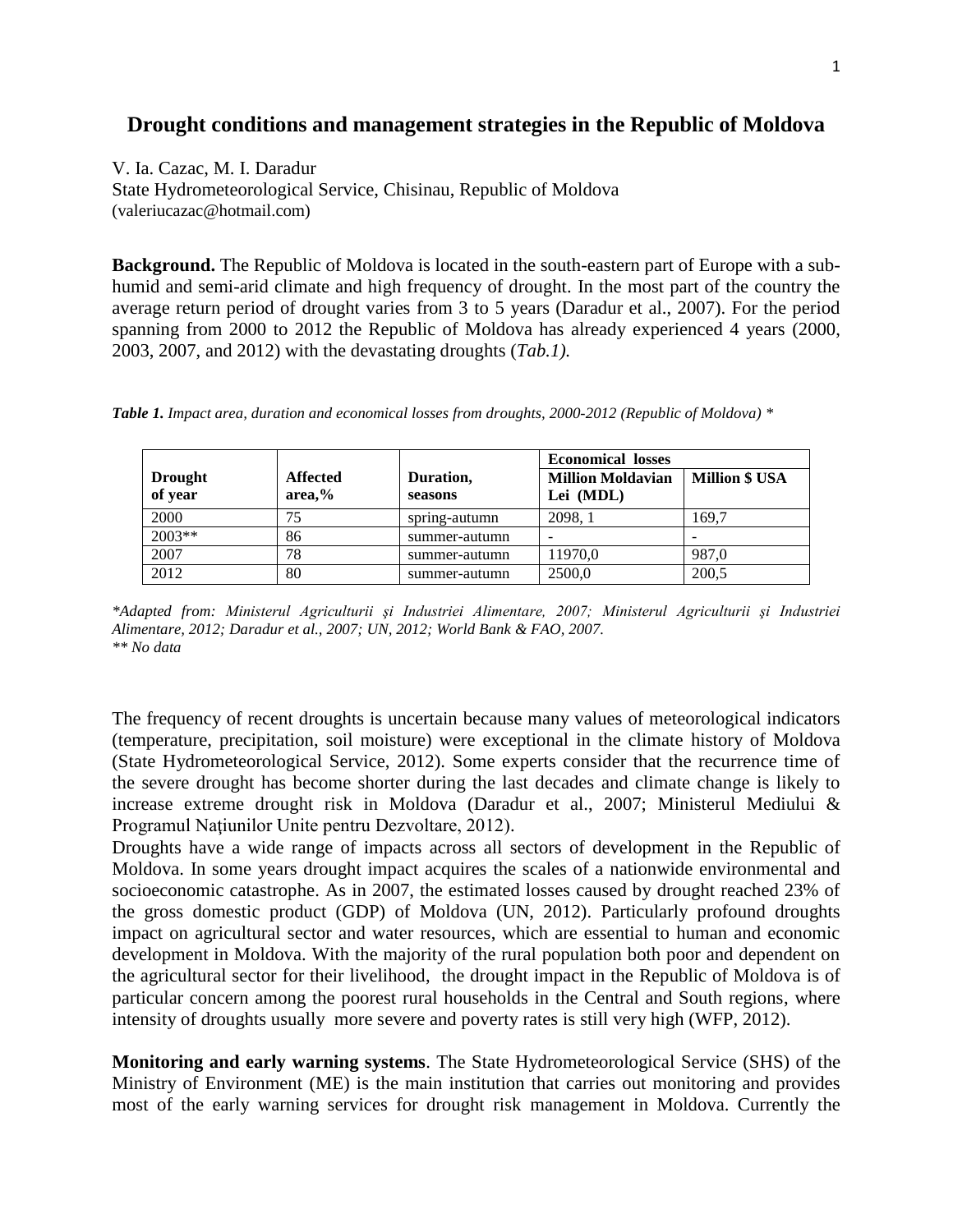monitoring of key meteorological parameters for drought assessment (precipitation, temperature, soil moisture, etc.) is carried out on 17 weather stations and 20 agrometeorological posts.

Several drought indices are applied in the Republic of Moldova: Hydrothermal Coefficient (HTC), Standardized Precipitation Index (SPI), SI Index representing difference the standardized anomalies of the temperatures and precipitation, and Z Aridity Index (ZAI) that inter alia identifies and assesses drought taking into account temporal distribution of the precipitation. *However, lack a consistent statistical basis to assess drought conditions, as well as a comparability of the drought categories among the indices make challenging to achieve the desired drought management goals* (Daradur et al., 2007).

For monitoring and data collection on groundwater levels the State Geological Agency (AGeoM) also of ME is responsible. The Institute of Ecology and Geography (IEG) of the Academy of Sciences of Moldova, which is under double subordination (ME and Academy of Sciences), undertakes integral monitoring of environment and elaborates GIS tools for extreme weather and climate risks assessment at high resolution.

Socioeconomic indicators that are used to asses drought and associated risks are under responsibility of the Ministry of Agriculture and Food industry (MAFI). Data is sent in from districts for compiling and analyzing by the Department of Crops of MAFI. MAFI is also promoting crop insurance against drought and other natural hazards (frost, hail), matching compensation by the insurance companies (World Bank & FAO, 2007).

With a positive assessment of the experience of the drought monitoring, nevertheless the existing network does not correspond to advanced requirements. Limited financial, scientific, technical, and human capacities do not allow providing comprehensive information based on the concept of risk management in a changing climate. Likewise, drought risk early warning is inadequate and the capacity to use advanced extreme climate prediction methodology and tools in management practice is insufficient.

**Vulnerability assessment.** The natural and socio-economic subsystems of the Republic of Moldova are highly vulnerable to drought owing to the high level physical exposure to water related climate extremes, as well as insufficient capacity to manage risks. *Accounting for 13% of the total number of hazards, droughts make up 67% of the economic losses from weather and climate related risks* (*Fig.1*).



*Figure 1. Attribution (%) of the economic losses\* to weather and climate related hazards (Republic of Moldova, 1998-2005).*

*\*Adapted from Daradur et al., 2007; World Bank & FAO, 2007*.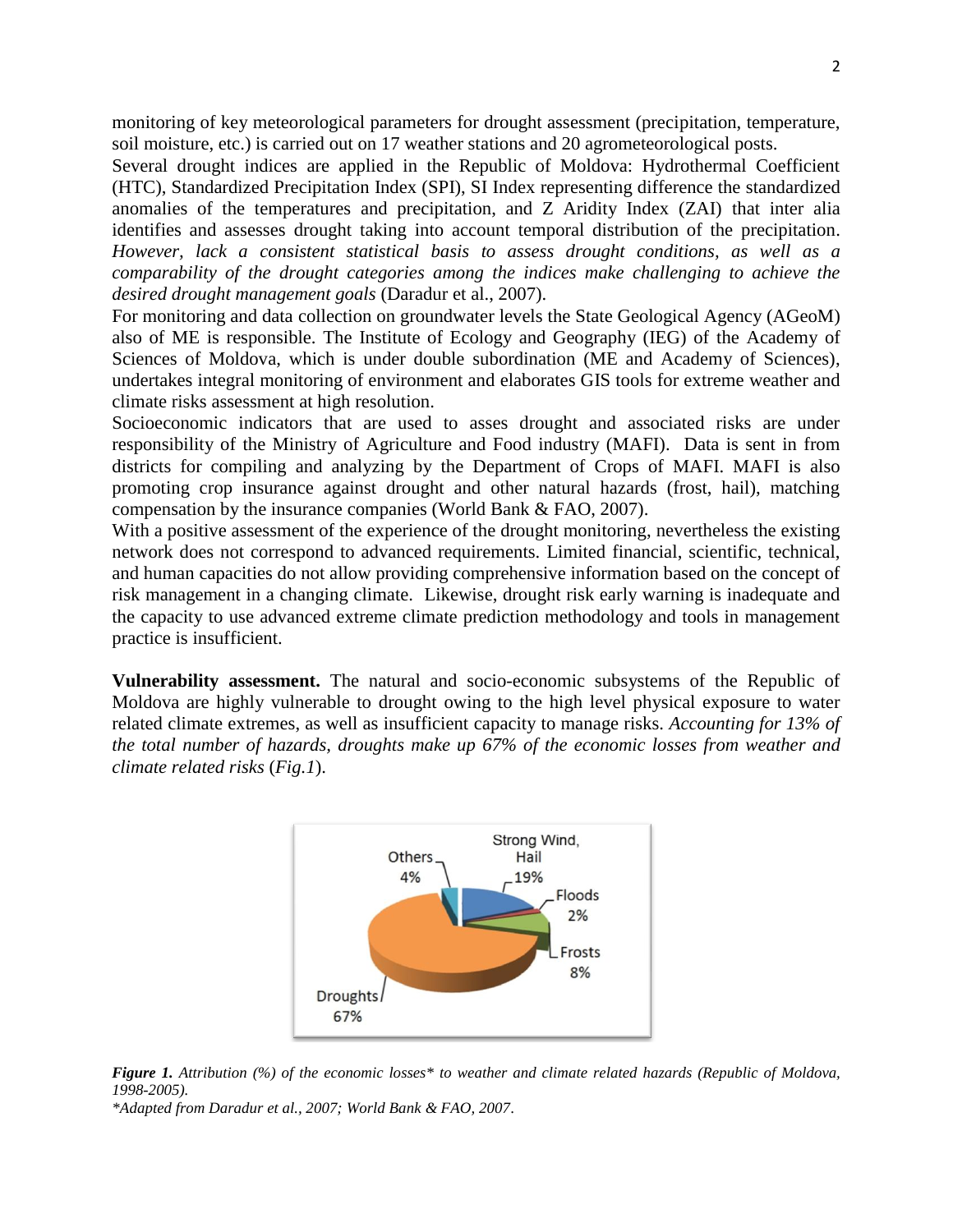However, *the most vulnerable sector to drought is agriculture* which, in terms of human and economical development, is of vital importance to Moldova. The increase of frequency of severe drought, along with the expansive overexploitation of the land resources during the last decades and the poor adaptability of applied agricultural practices to water related extremes, have promoted a dramatic decline the resiliency of the agricultural sector. As a result, despite the high level of natural soil fertility and relatively favorable climate conditions, agricultural productivity in Moldova currently is very low (Daradur et al., 2007; UNDP, 2009).

Increasing vulnerability to drought and associated risks can be attributed also to a set of factors connected with distortions and imperfections in agricultural output and input markets, poor quality public services in agricultural education, research, and market information systems; a bias in public support programs against family farmers; delays in farm restructuring and undeveloped agricultural land markets; lack of access to finance; insufficient irrigation (World Bank, 2010).

Poorest households are the most vulnerable groups of population of Moldova. Poverty in Moldova still remains mainly a rural issue - 28.1% compared to 9.9% for urban areas (UNDP, 2011). *Drought impacts directly hit small holder farmers and agricultural workers whose income on 40-70 % is weather depended and comes from agriculture* (WFP, 2012). Droughts considerable reduce their savings and worsen their both the overall quantity and the composition of nutrition. In addition, in rural areas where 45% of the population relies on wells as their main source of drinking water, the negative social effects of drought are exacerbated by reducing an access to potable water.

**Emergency relief and drought response.** Recent droughts have been followed by emergency interventions supported by the FAO, such as the "Emergency Procurement and Distribution of Vegetable Seedlings and Maize Seeds to Drought Affected Farmers" (US\$337,000) in 2001 and the "Emergency Supply of Winter Wheat Seeds to Frost and Drought-Affected Farmers" (US\$374,000) to partly relieve the 2003 frost followed by drought (World Bank & FAO, 2007). In 2007 Government of Moldova has approved the allocation of 16.5 million \$ USD (200 MDL) to cover the costs incurred by farmers to tillage and sowing of winter crops. In the fall of 2007, through the project "Relief and Technical Assistance Response to the Drought in Moldova" which was managed by the UNDP Moldova in partnership with FAO and the Government of the Republic of Moldova, as well as the NGO sector and local public authorities that were implementing partners, over 383,000 drought victims received wheat seeds, fertilizers, diesel fuel, fodder, corn seeds, and food packs (UN, 2008). Also through this project, 22 communities in districts that were severely affected by drought received cash assistance to carry out public works to rehabilitate various facilities in these communities.

To mitigate the impact of drought in 20102 the government subsidized the production factors for sowing winter crops in 2012 (fall campaign) to severely affected farmers (Ministerul Agriculturii şi Industriei Alimentare, 2012). Also MAFI, through the contribution from FAO project distributed 161,5 tone of seeds of winter wheat to farmers severely affected by drought.

Moldova Red Cross, in cooperation with the Service of Civil Protection and Emergency Situations and Ministry of Labour, Social Protection and Family, also intervened in reducing the negative effects of drought 2012 and provided assistance to the affected population (5,800 beneficiaries) in eleven regions (International Federation of Red Cross and Red Crescent Societies, 2012).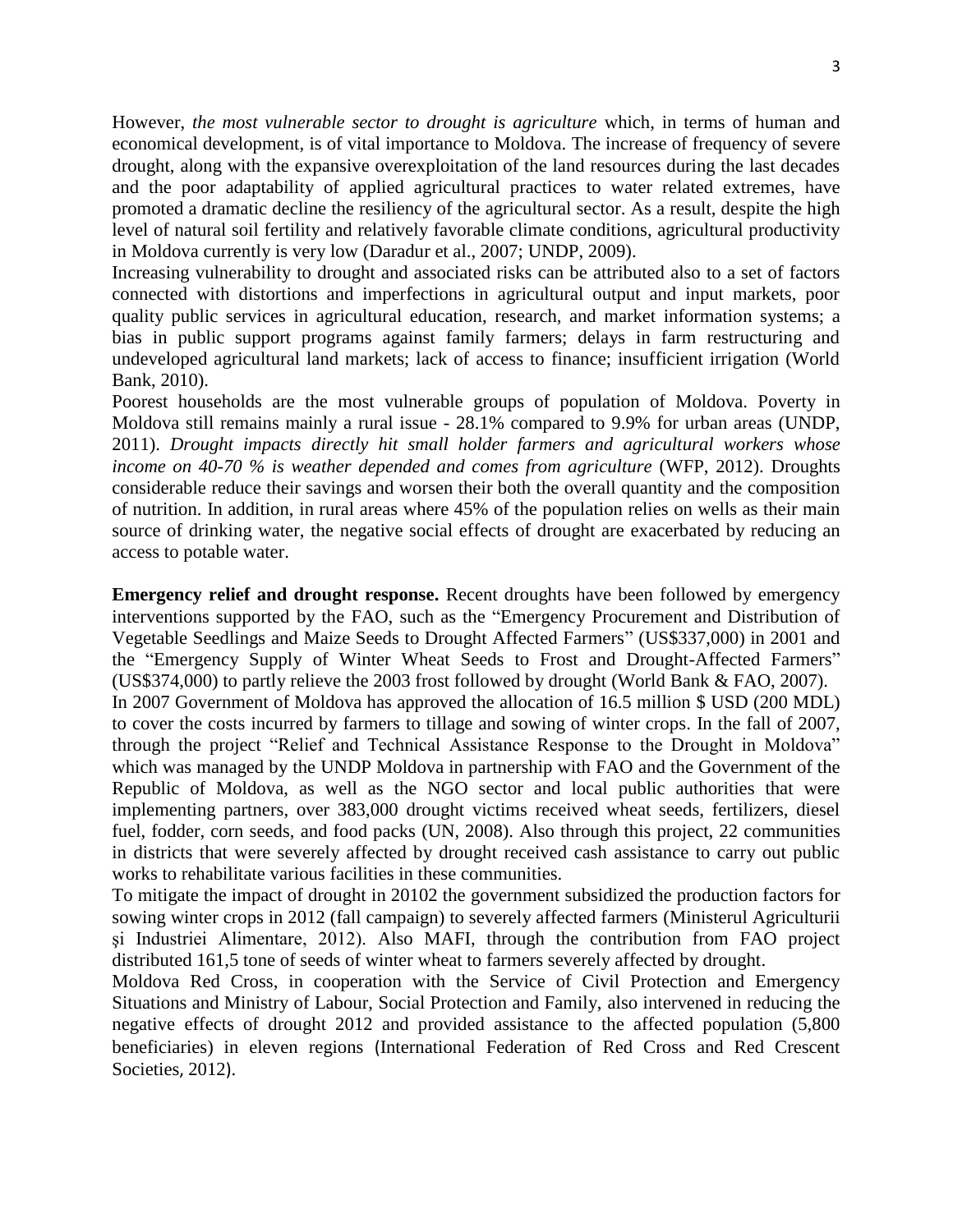*In the context of drought impacts the specific problem to Moldova is the lack of flexibility of the social assistance means tested social protection program in addressing the needs of rural households severely impacted by drought* (WFP, 2012). As potential income from land holdings is part of the means testing formula and this is calculated based on pre-drought data, while drought-hit farmers and rural households leasing land may not have their actual situation and need for assistance correctly assessed.

**Practices to alleviate drought impacts.** From a broad of primary response options for reducing drought impacts the practices applied in Moldova mainly focus on a "win-win" situations, when interested stakeholders implement a particular option for increasing current agriculture productivity (Daradur et al., 2007; World Bank, 2010). These measures are not considering effective medium and long-term perspective for the farming and livestock systems across the various natural and socioeconomic conditions of Moldova.

Currently the *agro-technical measures* that improve *soil moisture retention,* such as *minimum tillage and maintaining vegetative cover* are the most common practices to alleviate drought impact. They also include *introduction of drought-resistant crop varieties, optimization of sowing and planting times in according to agro-meteorological information, and elimination of weeds, which can reduce evaporation and promote to effective use of the soil moisture.* 

Valuable option to mitigate drought risk in Moldova is *irrigation.* In normal years irrigation promotes to increasing yield by 25% - 50% while in drought conditions it considerable averts losses (World Bank, 2010). The most widespread irrigation systems in Moldova are irrigation by canals and sprinklers. Resent years *small-scale modern on-farm irrigation technologies* based on dripping method have introduced combining with fertilization. Although dripping method is considered being the most efficient system in view of a changing climate and reducing of the water resources, it is not widespread in Moldova.

**The need for knowledge and skills on drought management.** Drought management experience in the Republic of Moldova based mainly on a reactive, crisis management approach and traditional hierarchical and command-and-control management methods (Daradur et al, 2007). However drought impacts in the Republic of Moldova (UNEP & Ministry of Environment and Natural Resources, 2009; UNDP, 2009), as well as in other affected countries (WMO & GWP, 2011; UNCCD, 2013) illustrate that this approach, making individuals and societies more reliant on government programs and, often on external assistance from donor organizations, result in increased vulnerability to drought events in a changing climate. *Weak perception and underestimation of climate change and variability threats at all management levels and lack a grass-root activities in the knowledge management, dissemination and piloting advanced skills that moves drought management to more proactive principles based on an adaptive, resilience perspectives* are major gaps on the drought risk perception in the Republic of Moldova. Promotion proactive drought management principles assumes that decision makers involved in the process will expect to encounter a plurality of objectives, politics, and legacies where the facts are uncertain, values in dispute and decisions urgent. Therefore there exist a need in *a quick and effective, at the same time accessible and understandable for decision makers Drought Decision Support Tools (DDST) for designing the proactive drought response and maximum facilitating decision making process.*